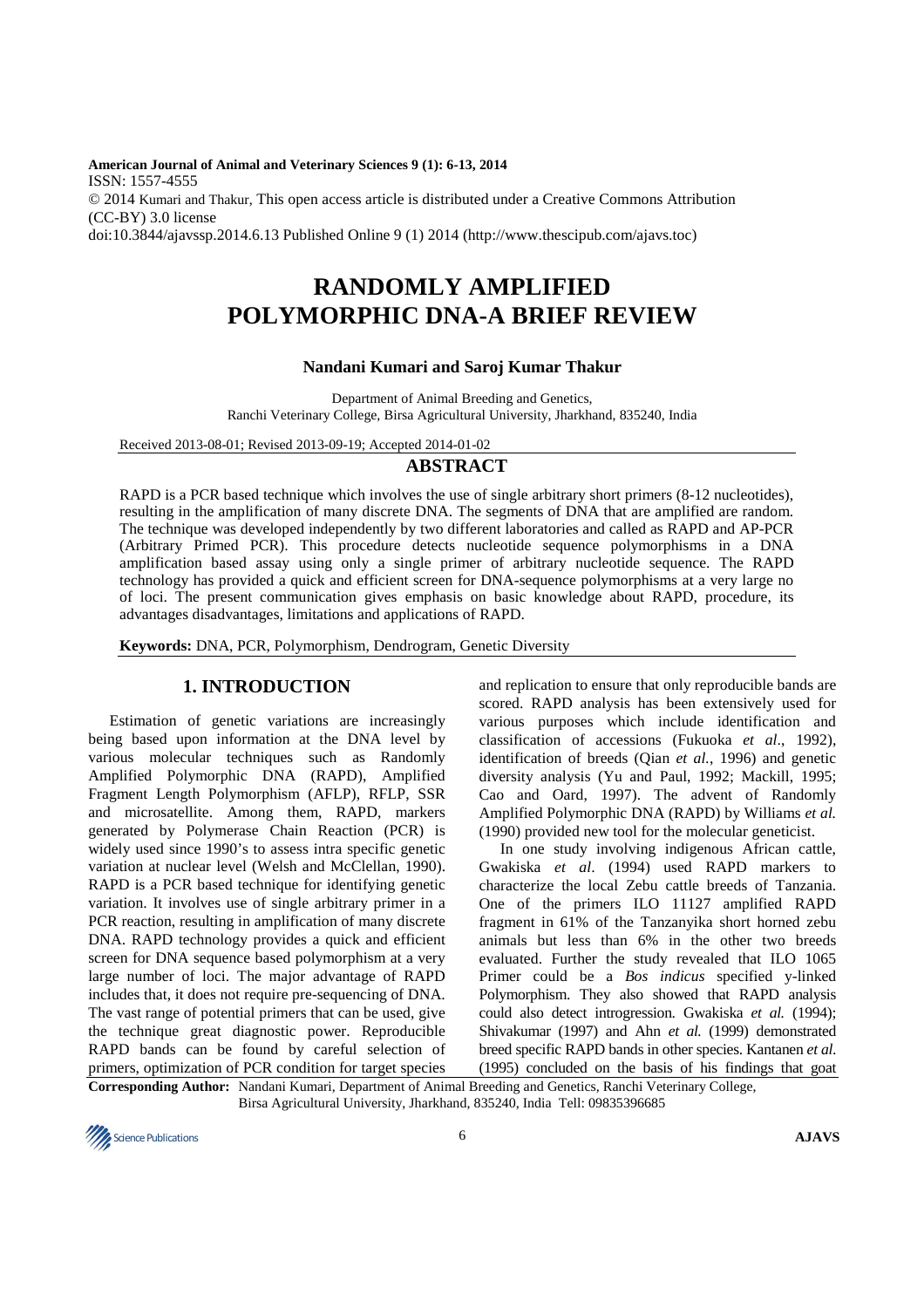breeds have a high degree of homogeneity. Kemp and Teale (1992) analyzed the data in Jamnapari and Black Bengal with Popgene. He found that in Jamnapari goat, genetic similarity is low within as well as between Black Bengal goats, but genetic distance is high between these two breeds. Cushwa *et al.* (1996) found that RAPD-PCR was a powerful molecular genetic technique for detection of genetic variability and similarity in different breeds/populations of livestock. Padmesh *et al.* (1998) RAPD analysis was done to determine intraspecific variability in *Andrographis paniculata*, a popular antipyretic and hepatoprotective drug used in traditional medicine in India. The accessions collected from parts of India and south-east Asia for molecular analysis revealed moderate variation within the species. Similarity measurement using UPGMA followed by cluster analysis resulted in 5 major groups based on geographical distribution that generally reflected expected trends between the genotypes. There were also important exceptions like AP-48, an accession from Thailand showing close resemblance to AP-38 collected from Tamil Nadu and AP-29 from Assam significantly diverged from the rest of the native genotypes. The results indicated that RAPD could be effectively used for genetic diversity analysis in wild species of prospective value as it is reliable, rapid and superior to those based on pedigree information Raghunathachari *et al.* (2000) studied a set of set of 18 accessions from an Indian scented rice (*Oryza sativa* L.) and they were subjected to random amplified polymorphic DNA (RAPD) analysis. Polymerase Chain Reaction (PCR) with 10 arbitrary oligonucleotide primers, applied to the 18 accessions, produced a total of 144 different marker bands of which 95.1% were polymorphic. The size range of the amplified DNAs was mostly between 0.5 kbp and 4 kbp. Thus, with the selected primers sufficient polymorphism could be detected to allow identification of individual accessions. Visual examination of electrophoresis gels and analysis of banding patterns confirmed that many of the scented rice varieties under cultivation with similar names are genetically quite different. A dendrogram displaying the relative genetic similarities between the accessions showed a range of 25 to 77.5% similarity. The RAPD analysis offered a rapid and reliable method for the estimation of variability between different accessions which could be utilized by the breeders for further improvement of the scented rice genotypes. Rajora and Mosseler (2001) found out that, a central objective of genetic resources conservation is to maintain genetic integrity and natural levels of genetic diversity

and to enhance genetic diversity in population and species where it has been eroded. He further stated that genetic diversity is essential for the long term survival of the species by populations because it provides the raw material for adoption and evolution, especially when environmental conditions have changed.

 In a study by Muz *et al.* (2005) 30, 15 and 1 strains of *Pasteurella multocida* and 9, 8 and 6 strains of *Mannheimia haemolytica* from cattle, sheep and goats isolated in Elazig province located in the East of Turkey, respectively were typed by Random Amplified Polymorphic DNA (RAPD) assay using a random primer (OPA-11). By RAPD assay, two and three distinct band profiles were obtained in the examination of *P. multocida* isolates from cattle and sheep, respectively. However, *M. haemolytica* isolates from cattle, sheep and goats showed only one profile and these strains were not discriminated by RAPD. This study showed that little genetic heterogeneity exists among *P. multocida* and *M. haemolytica* isolates from lungs of cattle, sheep and goats. Khanuja *et al.* (2005) found that Nineteen *Cymbopogon* taxa belonging to 11 species, two varieties, one hybrid taxon and four unidentified species were analysed for their essential oil constituents and RAPD profiles to determine the extent of genetic similarity and thereby the phylogenetic relationships among them. Remarkable variation was observed in the essential oil yield ranging from 0.3% in *Cymbopogon travancorensis* Bor. to 1.2% in *Cymbopogon martinii* (*Roxb.*) *Wats var. motia*. Citral, major essential oil constituent, was employed as the base marker for chemotypic clustering.

RAPD stands for random amplification of polymorphic DNA and it is a type of PCR reaction in which the segments of DNA that are amplified are random and the primers used are short (8-12 nucleotides). No Knowledge of the DNA sequence for the targeted gene is required as the primers will bind somewhere in the sequence, but it is not certain exactly where. Rapd is a new technique based on PCR (Williams *et al*., 1990; Welsh and McClelland, 1990). It is a convenient, efficient and sensitive genetic marker for detecting the polymorphism of genome DNA. 10 base (GC-rich) oligonucleotide primers of arbitrary sequence were used in the PCR amplification and it can get amplification results of several loci.

# **1.1. Principal of RAPD**

The standard RAPD technology (Williams *et al*., 1990) utilises short synthetic oligonucleotides (10 bases long) of random sequences as primers to amplify nanogram amounts of total genomic DNA under low

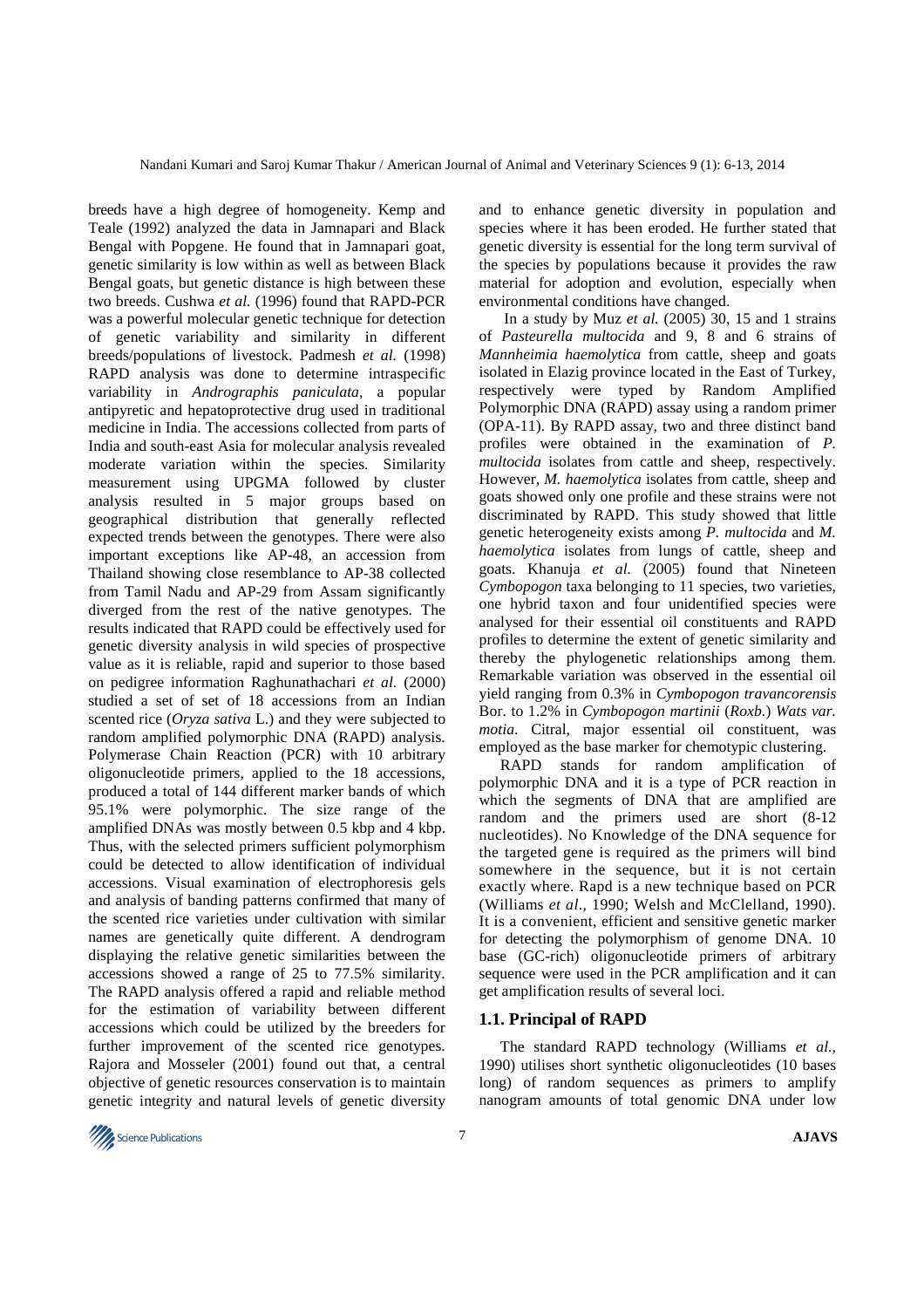annealing temperatures by PCR. Amplification products are generally separated on agarose gels and stained with ethidium bromide. Decamer primers are commercially available from various sources (e.g., Operon Technologies Inc., Alameda, California). Welsh and McClelland (1990) independently developed a similar methodology using primers about 15 nucleotides long and different amplification and electrophoretic conditions from RAPD and called it the arbitrarily Primed Polymerase Chain Reaction (AP-PCR) technique. PCR amplification with primers shorter than 10 nucleotides DNA Amplification Fingerprinting (DAF) has also been used producing more complex DNA fingerprinting profiles (Caetano-Annoles *et al*., 1991). Although these approaches are different with respect to the length of the random primers, amplification conditions and visualisation methods, they all differ from the standard PCR condition (Erlich, 1989) in that only a single oligonucleotide of random sequence is employed and no prior knowledge of the genome subjected to analysis is required. At an appropriate annealing temperature during the thermal cycle, oligonucleotide primers of random sequence bind several priming sites on the complementary sequences in the template genomic DNA and produce discrete DNA products if these priming sites are within an amplifiable distance of each other. The profile of amplified DNA primarily depends on nucleotide sequence homology between the template DNA and oligonucleotide primer at the end of each amplified product.

## **2. MATERIALS AND METHODS**

Important steps of RAPD can be summarized as follows.

## **2.1. Extraction of DNA**

DNA is extracted by various methods. It also depends upon the species of animal under study but the basic procedure remains the same. Genomic DNA is basically extracted and purified from white blood cells using proteinase K digestion and standard phenol: Chloroform extraction as per the standard protocol described by Sambrook *et al*. (1989). Yadav and Yadav (2007) extracted DNA using the protocol of Clamp *et al*. (1993) with some modifications (Shashikanth, 1999).

# **2.2. Quality and Quantity Check of Extracted DNA**

Quantity and quality of DNA is determined by U.V. Spectrophotometric method. Quality of the DNA was



checked by the ratio between OD260 and OD280 and also by 0.8% agarose gel electrophoresis.

#### **2.3. Selection of Primers**

Random Amplified Polymorphic DNA (RAPD) is a multiplex marker system that conventionally uses singleprimer PCR to amplify random DNA fragments. Because of its multiplex nature, it is frequently used in Bulked Segregant Analysis (BSA). In view of the very large numbers of markers BSA often requires the use of mixtures of primers as a method of increasing the number of markers available. Theoretically, if a singleprimer reaction produces x bands on average, an unrestrained PCR process using a primers should produce  $xa^2$  bands. A total of 40 random oligonucleotide primers were used for amplification. All the random primers were 10 bp long and with high GC content and were custom synthesized from M/s Bangalore Genei, Bangalore, India a Yadav and Yadav (2007). The standard RAPD technology utilises short synthetic oligonucleotides (10 bases long) of random sequences as primers to amplify nanogram amounts of total genomic DNA under low annealing temperatures by PCR.

#### **2.4. PCR Amplification**

The polymerase Chain Reaction (PCR) is a relatively simple but powerful technique that amplifies a DNA template to produce multiple copies of specific DNA fragment in vitro. PCR amplification consists of following 3 steps:

- DENATURATION-In PCRs catalyzed by Taq DNA polymerase, denaturation was carried out at 94°C. During the denaturation, the first part of process, the double strand melted and opened to a single stranded DNA
- ANNEALING-Annealing is carried out at 38- 35°C in touch down fashion for 30 min (3-5°C lower than the calculated melting temp at which the oligonucleotide primers dissociate from their templates). In the PCR reaction carried out, the primers binded or "annealed" to the ends of the DNA strands at the temp up to 34-42°C, (Kumari, 2010)
- EXTENSION-Extension of oligonucleotide primer is carried out at 72°C (near the optimal temp for DNA synthesis catalyzed by the thermo stable polymerase). In case of Taq polymerase, the optimal temperature is 72°C. The polymerization rate of Taq polymerase is ~2000 nucleotide/minute and at the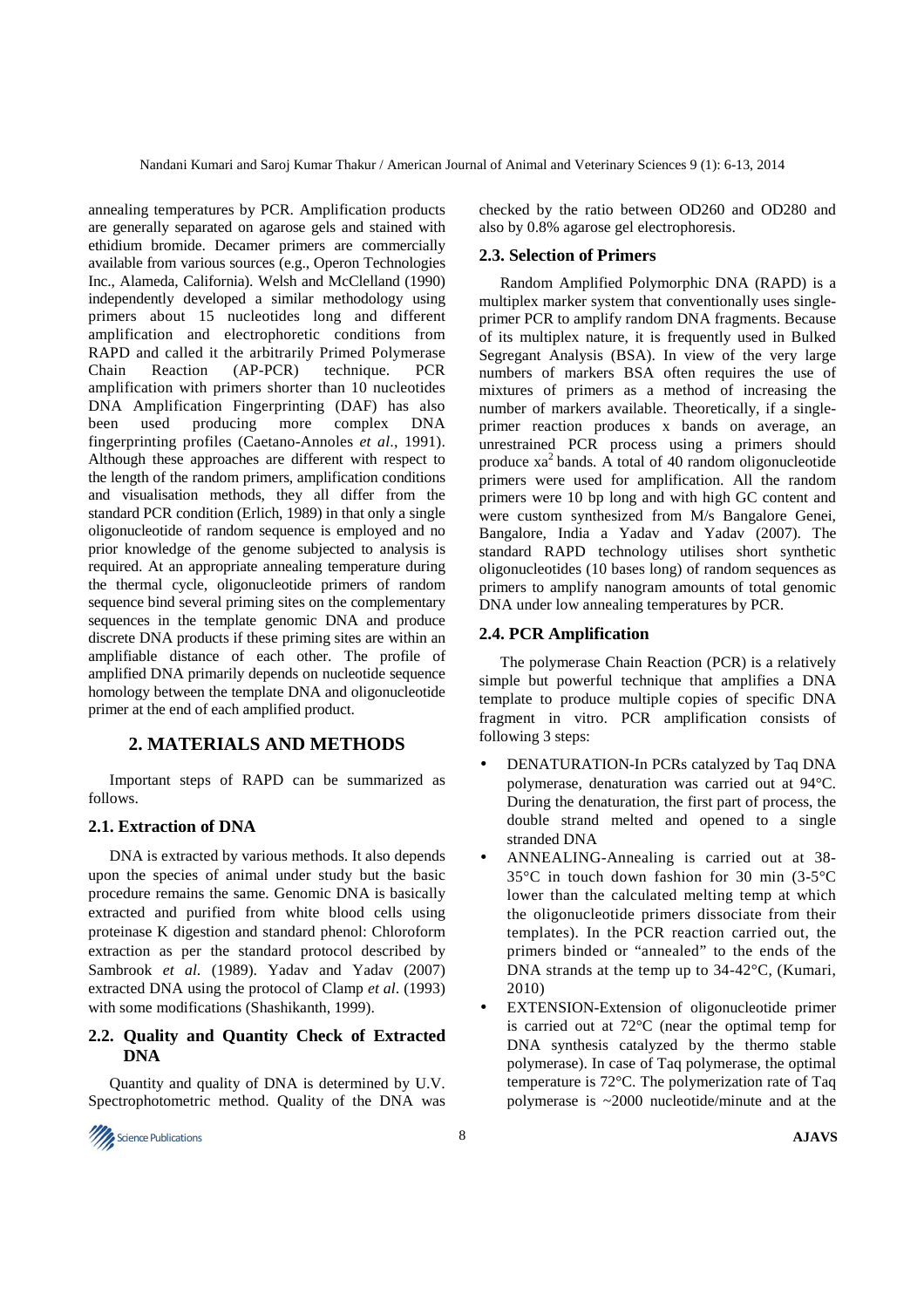Nandani Kumari and Saroj Kumar Thakur / American Journal of Animal and Veterinary Sciences 9 (1): 6-13, 2014

optimal temperature (72°C), extension is carried out for every 1000 bp of the product, (Kumari, 2010)

The bases (complementary to the template) are coupled to the primer on the 3' end (the polymerase adds dNTP's from 5'to 3', reading the template from 3'to 5' side; bases are added complementary to the template). 1. Using fresh clean tips, all the reagents are added to an autoclaved microfuge tube placed on ice. A typical cocktail for PCR (1 reaction) consists of (Kumari, 2010):

- 10× Reaction Buffer -1.5 µL
- DNTPs (250 µM) -1 µL
- Primer  $(10 \mu m)$  -2  $\mu L$
- Taq polymerase -0.2 µL (1 unit)
- $MgCl<sub>2</sub> -1.5 \mu L$
- Genomic DNA -2 µL

All the reagents are mixed, the appropriate cocktails for the desired number of samples are made and complete mixing is ensured by tapping the tube and quick spinning. About 2.0 µL of the template DNA are added directly into the PCR tube for each reaction. The appropriate quantity of cocktail are pipetted directly into the bottom of the PCR tube (0.2 mL) containing the genomic DNA for each reaction. Adequate mixing of the cocktail in the tube is ensured. Tightly capped tubes are placed in the temperature block and it is made sure that each firmly seated by pressing on the tube individually. The PCR machine is programmed for the specific reaction conditions desired. After completion of the PCR reaction, the tubes are removed from the temperature block. The reaction products are separated according to size by agarose gel electrophoresis and visualized after staining the gel with ethidium bromide.

## **2.5. Agarose Gel Electrophoresis of PCR Amplified DNA**

After completion of the PCR programme, the products are checked in 2% agarose for the amplification. Before loading into the wells, gel loading dye (bromophenol blue in glycerol) is added to the sample and the samples are run under constant voltage condition (80 V) till the two dyes get separated. Amplified products appear as sharp orange color bands under UV Transilluminator due to the intercalation of ethidium bromide. To ensure that the amplified DNA bands originated from genomic DNA and not primer artifacts, negative control are carried out for each primer/breed combination (Galli and Satti, 2009) No amplification is detected in control reactions. All

amplification products are found to be reproducible when reactions are repeated using the same reaction conditions.

#### **2.6. Statistical Analysis**

# **2.6.1. Determination of Genetic Variation within Population**

Genetic diversity within each population is determined as the observed and expected number of alleles (Kimura and Crow, 1964) and Shanon's Information Index (Lewontin, 1972) using Popgene software (Yeh *et al*., 1999).

## **2.6.2. Neutrality Test for Markers**

Ewens-Watterson test was performed to test the neutrality for RAPD markers; the statistics F (sum of square of allelic frequency) and limit (upper and lower) at 95% confidence region for the test were calculated using the algorithm by Manly (1985) using 1000 simulated samples and implemented in Popgene software package (Yeh *et al.*, 1999; Weir and Cockerham, 1984).

#### **2.6.3. Genetic Differentiation**

In order to quantify the percentage of molecular variance due to difference among different populations and significance is tested by a non-random permutation approach described by Excoffier *et al.* (1992) using the AMOVA programme included in the Arlequin software package (Excoffier *et al.*, 2007).

#### **2.6.4. Migration Rate**

The number of effective migrants per generation  $(N<sub>m</sub>)$  is calculated from the equation  $N<sub>m</sub> = 0.25$  {(1- $F_{st}/F_{st}$ . According to Kumari (2010), Gene flow (Nm) between Black Bengal type goat of Jharkhand and Black Bengal goat was 25.68, Hs (Mean sample gene diversity) between the two population was 0.412 and Ht (Total gene diversity) in total sample was 0.420. A significant amount of differentiation among the two breeds and high level of gene flow between Jharkhand black and Black Bengal was observed by her.

# **3. ADVANTAGES OF RAPD**

Main advantages of the RAPD technology include (i) suitability for work on anonymous genomes, (ii) applicability to problems where only limited quantities of DNA are available, (iii) efficiency and low expense. High number of fragments are formed. It is a simple technique. Arbitrary primers used for this technique can be easily purchased and there is no need for initial

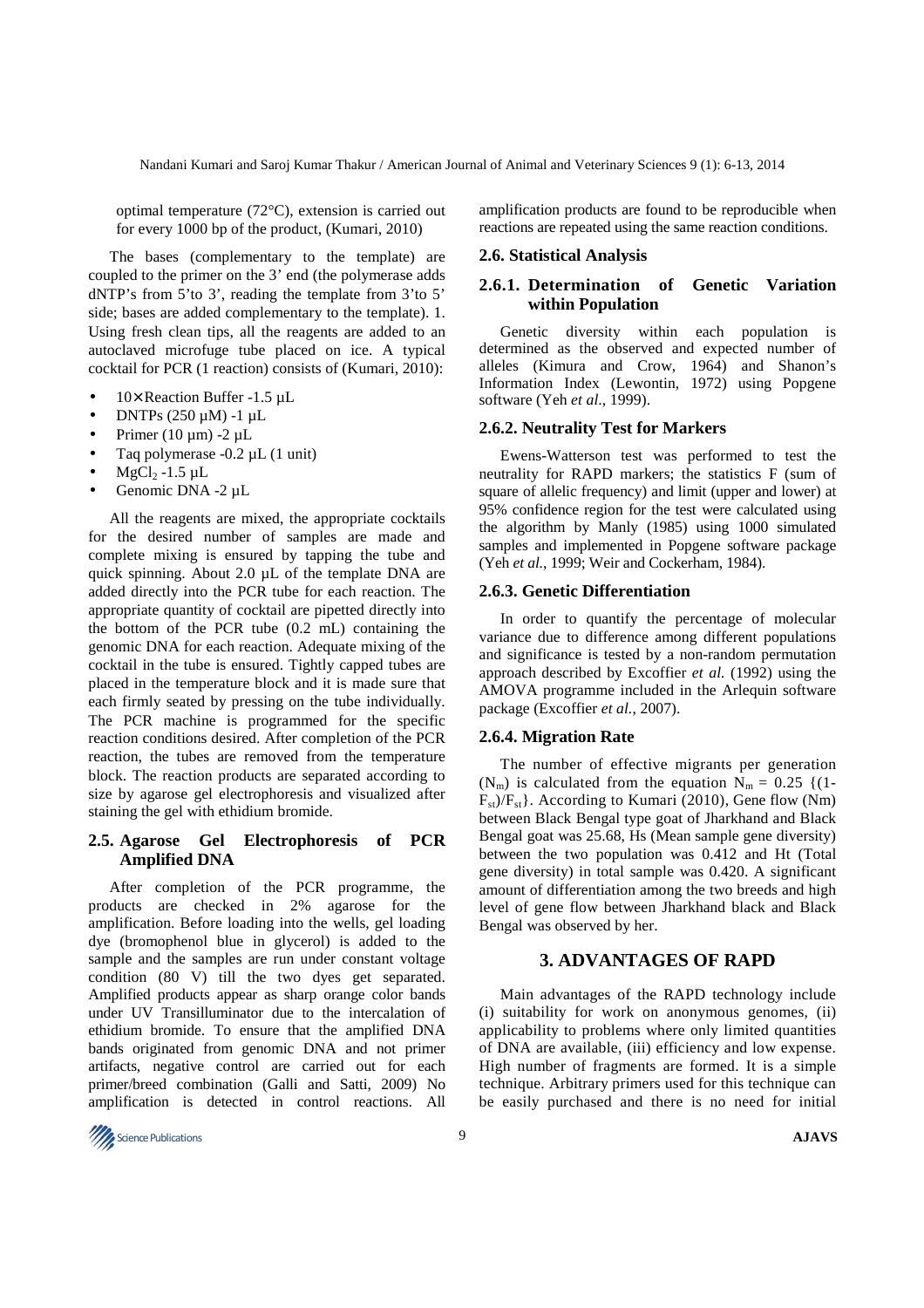genetic or genomic information and the unit cost per assay is low. RAPDs have the advantage that they can be obtained at a reasonable cost and will generally amplify a range of fragments of most DNA and show polymorphisms. Certain primers will produce unrelated patterns between unrelated animals and identical ones for very closely related animals. Presumably, primer sites are randomly distributed along the target genome and flank both conserved and highly variable regions. Wide variation in band intensity can be shown to be reproducible between experiments, which could be the result of multiple copies of the amplified regions in the template or the efficiency with which particular regions are amplified. The polymorphic bands obtained from RAPDs can also be cloned for further analysis.

# **4. DISADVAVTAGES OF RAPD**

RAPD markers are dominant. Amplification either occurs at a locus or it does not, leading to scores based on band presence or absence. This means that homozygotes and heterozygotes cannot be distinguished. In addition, the absence of a band through lack of a target sequence cannot be distinguished from that occurring through the lack of amplification for other reasons (e.g., poor quality DNA), contributing to ambiguity in the interpretation of results. Nothing is known about the identity of the amplification products unless the studies are supported by pedigree analysis. Problems with reproducibility result as RAPD suffers from sensitivity to changes in the quality of DNA, PCR components and PCR conditions, resulting in changes of the amplified fragments. Reproducible results may be obtained if care is taken to standardise the conditions used (Munthali *et al*., 1992; Lowe *et al*., 1996). Problems of co-migration raise questions like 'Do equal-sized bands correspond to DNA fragment'? The presence of a band of identical molecular weight in different individuals is not evidence per se that the individuals share the same (homologous) DNA fragment. A band detected on a gel as being single can comprise different amplification products. This is because the type of gel electrophoresis used, while able to separate DNA quantitatively (i.e., according to size), cannot separate equal-sized fragments qualitatively (i.e., according to base sequence).

# **5. APPLICATIONS OF RAPD**

Because of the simplicity and low cost of the RAPD technique, it has found a wide range of applications in

**Science Publications** and the science Publications and the science Publications and the science Publications and **AJAVS AJAVS** 

many areas of biology. Some of the areas where the technique is used are described below.

# **5.1. Genetic Mapping**

Restriction Fragment Length Polymorphisms (RFLPs) have been commonly used to mapgenes (Botstein *et al*., 1980). This approach involves hybridisation of a probe (usually a cloned fragment) to Southern blotted genomic DNA digested with restriction endonucleases. A useful probe will detect differences in restriction fragment lengths arising from loss or gain of recognition sites or from deletions or insertions of stretches of DNA between sites (White *et al*., 1985; White and Lalouel, 1988). Alternatively, the RAPD technique could provide a ready source of hybridisation probes for standard Southern blot analysis simply by isolating bands from gels to detect RFLPs. However some polymorphic RAPD bands are not suitable as RFLP probes because of hybridisation to repetitive DNA sequences.

# **5.2. Developing Genetic Markers Linked to a Trait in Question**

One of the most widely used applications of the RAPD technique is the identification of markers linked to traits of interest without the necessity for mapping the entire genome.

Martin *et al*. (1991) have described an efficient method based on the RAPD technique to isolate DNA segments linked to certain traits. This approach based on Near-Isogenic Lines (NILs) is accomplished by repeatedly backcrossing a line carrying a gene of interest (donor parent) to a cultivated line having otherwise desirable characteristics (recurrent parent).

# **5.3. Population and Evolutionary Genetics**

The advances in DNA techniques have had a great impact in addressing problems in many aspects of biology. Kumari *et al*. (2013) used RAPD for the population based study. She found that Dendrogram based on Nei's genetic distance using Unweighted Pair Group Method of Arithmetic Means (UPGMA) indicated relative closeness and distance of the two goat breed namely Black Bengal and Black Bengal type goats of Jharkhand (Jharkhand Black). This study was mainly done on breeds raised in marginal agricultural areas in order to assist in situ conservation. The result was important with respect to puzzle of goat genetic diversity and conservation.

Application of DNA-based approaches to population genetic studies has been limited, probably due to the need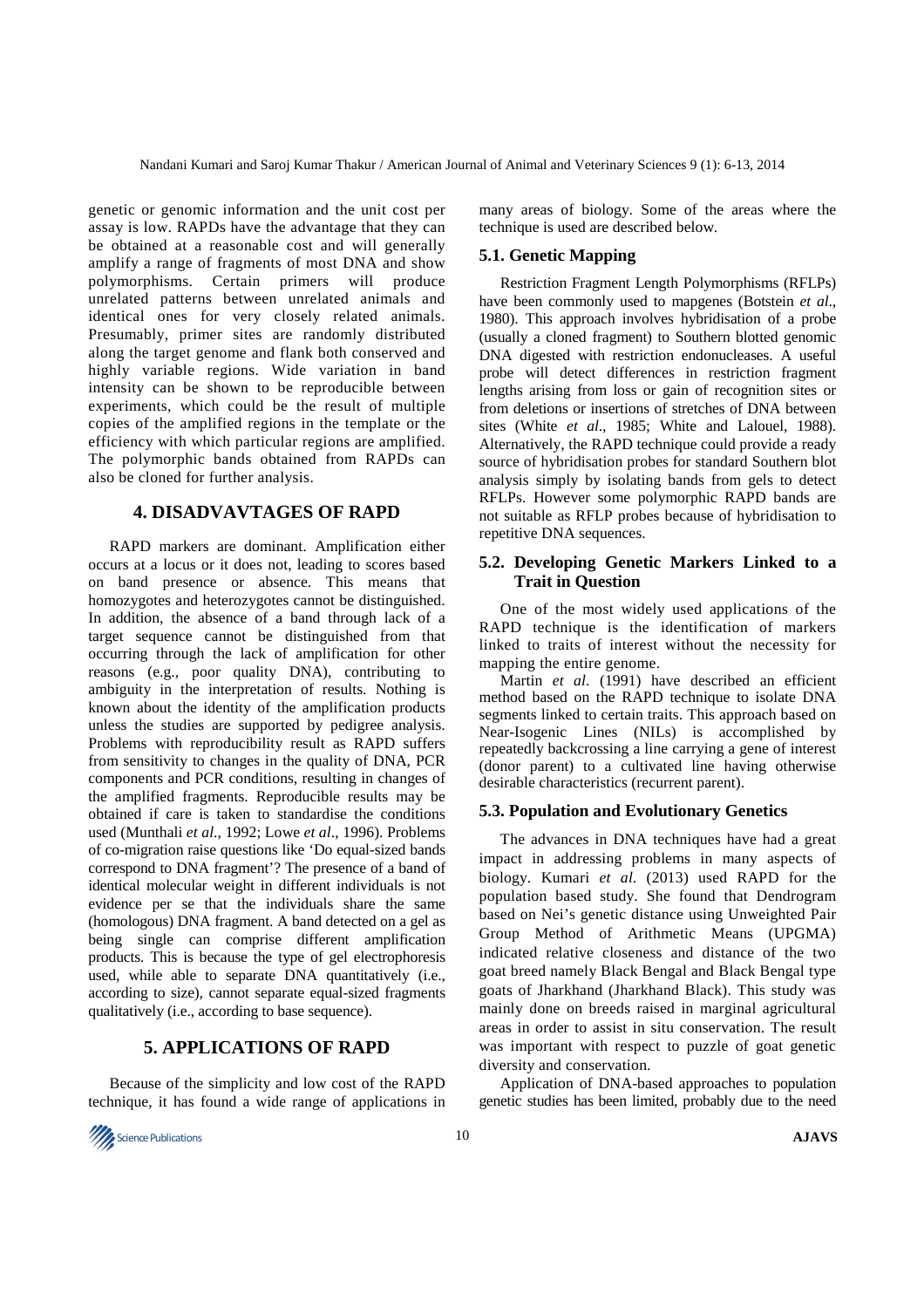for large samples of individuals from each population to provide an accurate estimate of allele and genotype frequencies. RAPD markers are more suitable for clonal organisms than sexually reproducing organisms.

As they breed asexually, a polymorphic fragment among individuals can be used to determine clonal identity (Williams *et al*., 1990; Skibinski, 1994). Species-specific markers were developed in species and strains of microorganism (Welsh and McClelland, 1990; Skibinski, 1994; Fani *et al*., 1993). Clone-specific markers have been identified in hydroids (Hadrys *et al*., 1992) and in fungal mycelia (Smith *et al*., 1992).

## **5.4. Plant and Animal Breeding**

Genetic improvement of animals is limited by the fact that most traits of economic importance are polygenic in nature and are influenced by a variety of external (environmental) and internal factors. Such traits are termed quantitative traits and polygenic loci involved in their expression are termed Quantitative Trait Loci (QTL). The ability of the RAPD technique to reveal intra-specific variation can be used in screening for the degree of inbreeding in commercial plant and animal species to prevent an increase in the frequency of deleterious recessive alleles in populations.

## **5.5. Reproducibility of RAPD Markers**

Although the RAPD method is relatively fast, cheap and easy to perform in comparison withother methods that have been used as DNA markers, the issue of reproducibility has been of much concern since the publication of the technique. In fact, ordinary PCR is also sensitive tochanges in reaction conditions, but the RAPD reaction is far more sensitive than conventional PCR because of the length of a single and a laboratory arbitrary primer used to amplify anonymous regions of a given genome.

#### **5.6. Limitations of RAPD**

Nearly all RAPD markers are dominant, i.e., it is not possible to distinguish whether a DNA segment is amplified from a locus that is heterozygous (1 copy) or homozygous (2copies). Co-dominant RAPD markers, observed as different sized DNA segments amplified from the same locus, are detected only rarely PCR is an enzymatic reaction, therefore the quality and concentration of template DNA, concentrations of PCR components and PCR cycling conditions may greatly influence the outcome. Thus the RAPD technique is notoriously laboratory dependent and needs carefully developed laboratory protocols to be reproducible.

Mismatches between the primer and the template may result in the total absence of PCR product as well as in a merely decreased amount of the product. Thus, the RAPD results can be difficult to interpret. PCR is an enzymatic reaction, therefore the quality and concentration of template DNA, concentrations of PCR components and the PCR cycling conditions may greatly influence the outcome.

# **6. CONCLUSION**

RAPD is probably the easiest and cheapest methods for laboratory just beginning to use molecular markers. RAPD markers have found a wide range of applications in gene mapping, population genetics, molecular evolutionary genetics and plant and animal breeding. This is mainly due to the speed, cost and efficiency of the RAPD technique to generate large numbers of markers in a short period compared with previous methods. Therefore, RAPD technique can be performed in a moderate laboratory for most of its applications. Despite the reproducibility problem, the RAPD method will probably be important as long as other DNA-based techniques remain unavailable in terms of cost, time and labour.

#### **7. REFERENCES**

- Ahn, B.H., Y.D. Ko and Y.S. Park, 1999. Study on DNA fingerprinting in han woo cattle. Korean J. Anim. Sci., 41: 577-588.
- Botstein, D., R.L. White, M. Skolnick and R.W. Davis, 1980. Construction of a genetic linkage map in man using restriction fragment length polymorphisms. Am. J. Human Genetics, 32: 314-331. PMID: 6247908
- Caetano-Annoles, G., B.J. Bassam and P.M. Gresshoff, 1991. DNA amplification fingerprinting using very short arbitrary oligonucleotide primers. Nat. Biotechnol., 9: 553-557. DOI: 10.1038/nbt0691-553
- Cao, D. and J.H. Oard, 1997. Pedigree and RAPD-based DNA analysis of commercial U.S. rice cultivars. Crop Sci., 37: 1630-1635. DOI: 10.2135/cropsci1997.0011183X003700050037x
- Clamp, P.H., R. Felters-Shalhevet, D. Beever, J. E. Atac and L.B. Schook, 1993. Linkage relationship between ALPL, EN01, GP1, PGD and TGFB1 on porcine chromosome 6. Genomics. Biochem. Syst. Ecol., 33: 171-186.

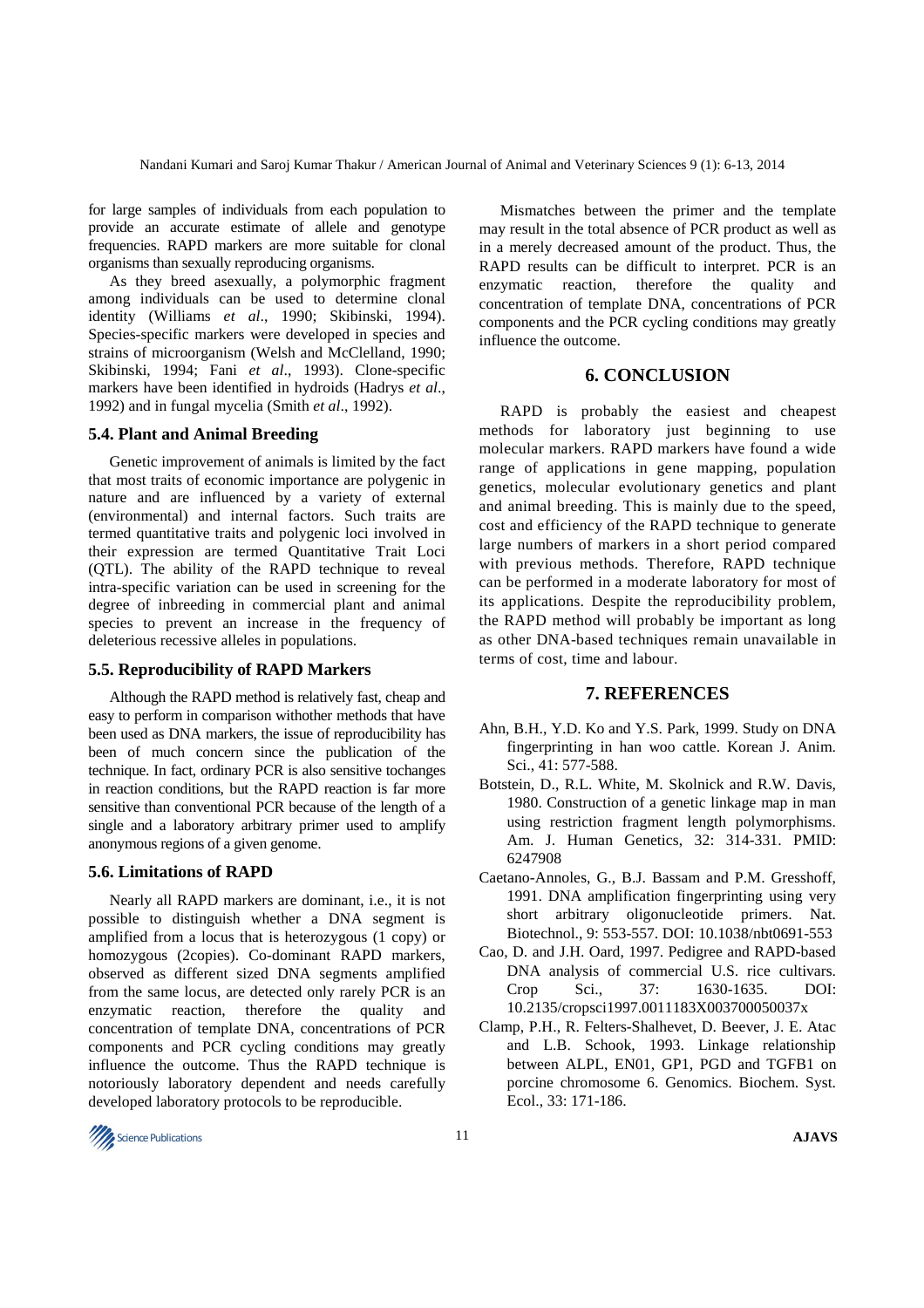Nandani Kumari and Saroj Kumar Thakur / American Journal of Animal and Veterinary Sciences 9 (1): 6-13, 2014

- Cushwa, W.T., K.G. Dodds, A.M. Crawferd and J.F. Medrano, 1996. Identification and genetic mapping of Random Amplified Polymorphic DNA (RAPD) markers to the sheep genome. Mann. Genome, 7: 580-585. PMID: 8678977
- Erlich, H.A., 1989. PCR Technology: Principles and Applications for DNA Amplification. 1st Edn., Macmillan Publishers, New York, ISBN-10: 093585956X, pp: 246.
- Excoffier, L., G. Laval and S. Schneider, 2007. Arlequin ver. 3.0: An integrated software package for population genetics data analysis. Evolut. Bioinformat. Online, 23: 47-50. PMID: 19325852
- Excoffier, L., P. Smouse and J. Quattro, 1992. Analysis of molecular variance inferred from metric distances among DNA haplotypes: Application to human mitochondrial DNA restriction data. Genetics, 131: 479-491.
- Fani, R., G. Damiani, C.D. Serio, E. Gallari and A. Grifoni *et al*., 1993. Use of Random Amplified Polymorphic DNA (RAPD) for generating specific DNA probes for microorganisms. Mol. Ecol., 2: 243-250. DOI: 10.1111/j.1365-294X.1993.tb00014.x
- Fukuoka, S., K. Hosaka and O. Kamijima, 1992. Use of Random Amplified Polymorphic DNAs (RAPDs) for identification of rice accessions. Japanese J. Genet., 67: 243-252.
- Galli, E.E. and M. Satti, 2009. Genetic characterizatio n of two sudanese goat beeds (Capra Hircus) using RAPD molecular markers. Afr. J. Biol., 8: 2083- 2087.
- Gwakiska, P.S., S.J. Kemp and A.J. Teale, 1994. Characterization of Zebu cattle breeds in Tanzania using random amplified polymorphic DNA markers. Ani. Genet., 25: 89-94. DOI: 10.1111/j.1365-2052.1994.tb00085.x
- Hadrys, H., M. Balick and B. Schierwater, 1992. Applications of Random Amplified Polymorphic DNA (RAPD) in molecular ecology. Mol. Ecol., 1: 55-63. DOI: 10.1111/j.1365-294X.1992.tb00155.x
- Kantanen, J., J. Vilkko, K. Elo and A.M. Tanila, 1995. Random amplified polymorphic DNA in cattle and sheep: Application for detecting genetic variation. Anim. Genet., 25: 315-320. PMID: 7486248
- Kemp, S.J. and A.J. Teale, 1992. Random Amplified Polymorphisms DNA (RAPDs) and pooled DNA bovine genetic study. Anim. Genet., 23: 62-62.
- Khanuja, S.P.S., A.K. Shasany, A. Pawar, R.K. Lal and M.P. Darokar *et al*., 2005. Essential oil constituents and RAPD markers to establish species relationship in *Cymbopogon Spreng*. (Poaceae). Biochem. Systemat. Ecol., 33: 171-186. DOI: 10.1016/j.bse.2004.06.011
- Kimura, M. and J.F. Crow, 1964. The number of alleles that can be maintained in a finite population. Genetics, 49: 725-738. PMID: 14156929
- Kumari, N., 2010. Molecular Characterization of goat genetic resources of West Bengal and Jharkhand.
- Kumari, N., L.B. Singh and S. Kumar, 2013. Molecular characterization of goats using random amplified polymorphic DNA. Am. J. Anim. Vet. Sci., 8: 45- 49. DOI: 10.3844/ajavsp.2013.45.49
- Lewontin, R.C., 1972. The Apportionment of Human Diversity. In: Evolutionary Biology, Dobzhansky, T., M.K. Hecht and W.C. Steere (Eds.), Springer, pp: 381-398.
- Lowe, A.J., O. Hanotte and L. Guarino, 1996. Standardization of molecular Genetic techniques for the characterization of germplasm collections: The case of Random Amplified Polymorphic DNA (RAPD). Plant Genet. Res. Newslett., 107: 50-54.
- Mackill, D.J., 1995. Classifying japonica rice cultivars with RAPD markers. Crop Sci., 35: 889-894. DOI: 10.2135/cropsci1995.0011183X003500030043x
- Manly, B.F.J., 1985. The Statistics of Natural Selection on Animal Populations. 1st Edn., Chapman and Hall, London, ISBN-10: 0412256304, pp: 484.
- Martin, G.B., J.G. Williams and S.D. Tanksley, 1991. Rapid identification of markers linked to a Pseudomonas resistance gene in tomato by using random primers and near-isogenic lines. Proc. Natl. Acad. Sci., 88: 2336-2340. DOI: 10.1073/pnas.88.6.2336
- Munthali, M., B.V. Ford-Lloyd and H.J. Newbury, 1992. The random amplification of polymorphic DNA for fingerprinting plants. PCR Methods Appl., 1: 274-276. PMID: 1477663
- Muz, A., A. Klic, G. Ozbey and H.B. Ertas, 2005. Random Amplified Polymorphic DNA (RAPD) analysis of Pasteurella multocida and Manheimia haemolytica strains isolated from cattle, sheep and goats. University of Firat, Elazig (Turkey).
- Padmesh, P., K.K. Sabu, S. Seeni and P. Pushpangadan, 1998. The use of RAPD in assessing genetic variability in *Andrographis paniculata* Nees, a hepatoprotective drug. Research Institute.